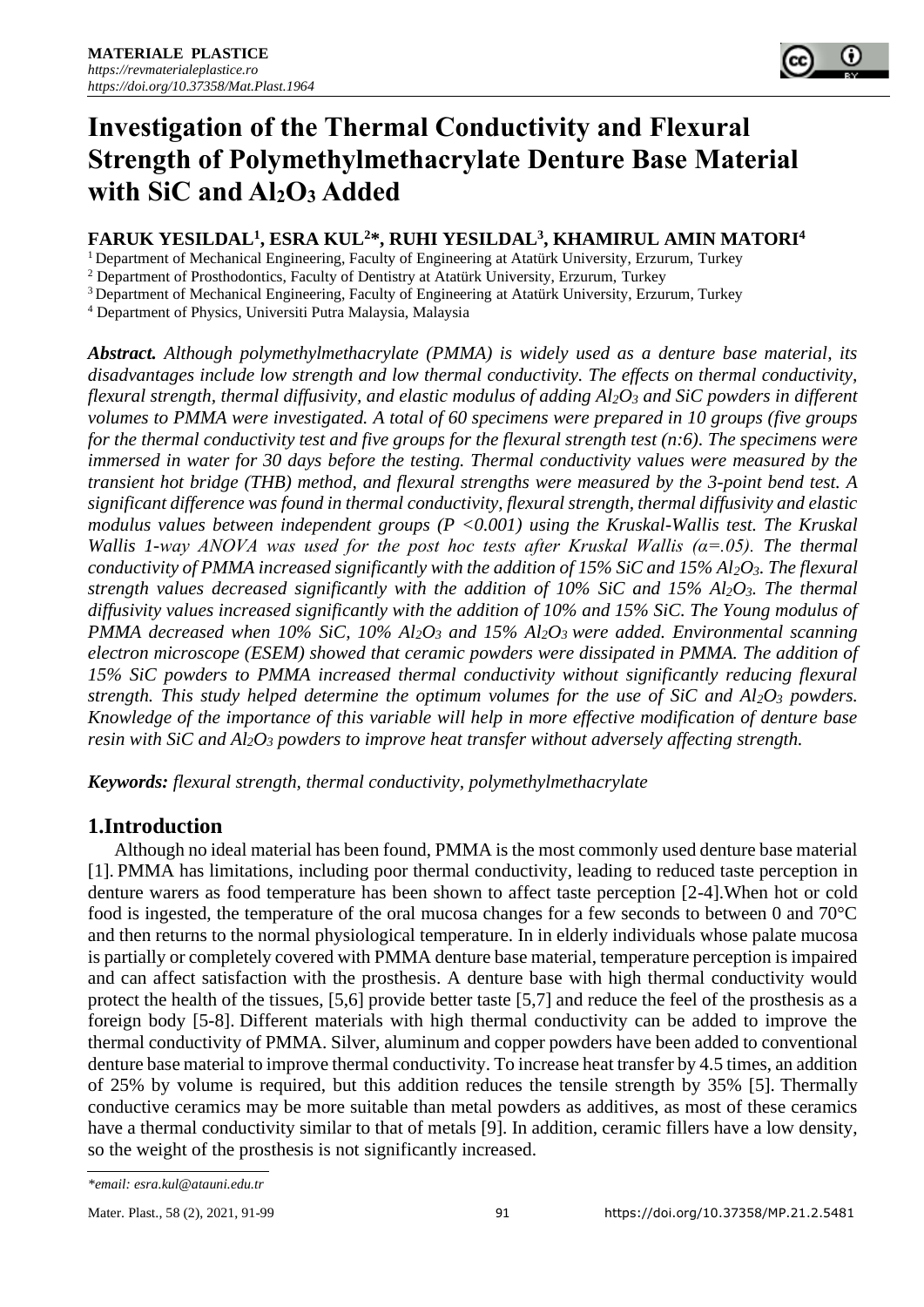

The thermal conductivity of silicon carbide (SiC) exceeds that of copper, alumina  $(A_1_2O_3)$  and aluminum nitrate (AlN) [10] and is very hard, thermally stable, and of low density [11]. Because it contains a high covalent bond, it is more durable than oxide ceramics, with good thermal properties, good biocompatibility and excellent cytocompatibility, making it suitable for use in medical implants and prostheses [12]. Alumina has been used for reinforcing acrylic resins [13] and is the strongest and most rigid of the oxide ceramics [14]. It has wide application because of its exceptional hardness, excellent dielectric properties, good heat resistance and thermal properties [14].

Heat conduction in solids is defined according to Fourier's law as the rate of heat transfer through a unit thickness of the material per unit area per unit temperature difference according to the following equation [15]:

$$
\dot{Q}_{cond} = -kA \frac{dT}{dx} \qquad \text{[W]}
$$

In order to improve heat transfer, either a material with high thermal conductivity should be selected or the thickness should be reduced. Since it is not always possible to reduce or increase the thickness, material selection and consequently thermal conductivity gains importance [15]. Thermal diffusion also includes time. The loss of time and temperature spent by heat passing through the prosthetic base is effective in heat diffusion and is related to the thickness of the base [16]. Thermal diffusivity, defined as the ratio of the transmitted heat to the stored heat (volumetric), [17] measures the heat transfer rate of a material from the hot end to the cold end. Therefore, thermal diffusion (thermal distribution) is thought to be the most relevant factor for patients to feel intraoral temperature changes and is considered a measure of thermal inertia [18].

Studies that have attempted to increase the thermal conductivity of PMMA are limited, [5,9,14,19,20] and new approaches are needed. In our previous study, [19] electron microscopy images showed that SiC and Al<sub>2</sub>O<sub>3</sub> powders added to PMMA were homogeneously dispersed, increasing thermal conductivity without adversely affecting flexural strength. Therefore, in the present study, we aimed to add these powders in different proportions by volume and to evaluate them with a different thermal conductivity measurement technique. In addition, we aimed to investigate the thermal diffusivity and elastic modulus of the modified PMMA. The hypothesis of the study was that the thermal conductivity, thermal diffusivity, elastic modulus and flexural strength of polymethylmethacrylate would be altered by the addition of fillers.

#### **2.Materials and methods**

Stainless-steel molds were made for the 3-point bend test in the form of a rectangular prism [14,21,22] of 3 mm in thickness, 10 mm in width and 65 mm in length (30 specimens in 4 experimental groups and 1 control group) in accordance with the ISO 1567 standard [21]. For the thermal conductivity specimens, stainless steel molds were prepared in a CNC lathe in the form of  $60\times50$ -mm and 3-mmthick rectangles (30 specimens in 4 experimental groups and 1 control group) in accordance with ASTM E1530-06 [23] and were placed in muffles using Type II hard gypsum (Moldano, HerausKulzer, Germany) under a hydraulic press (Carlo de Giorgi, Milan, Italy) with a pressure of 14 MPa (2030 psi) for 30 min. After the gypsum had hardened, the muffles were opened, the molds were removed with a spatula, and the cavities were coated with a separating material (Vertex, Vertex Dental). Conventional heat-polymerized veined pink acrylic resin prosthetic base material (Meliodent, KulzerGmbH, Hanau, Germany) was prepared as10% by volume of acrylic resin powder measured with a balance with an accuracy of 1/10000 g. The weighed powders (Table 1) were dehydrated in a thermostatic oven at 800°C for 2 h, and silane was applied to improve the bond of the powders to the polymer matrix. In the silanization process, 70% ethanol solution was prepared for each powder using distilled water and ethanol. The *p*H was adjusted to 4.5 using acetic acid controlled with a pH meter [24]. Five drops of Clearfil ceramic primer (0.6 g) and 5 drops of GC metal primer II (0.8g) were added (Table 2) and allowed to hydrolyze and silanize for 5 min before the additive powder was added and mixed. After the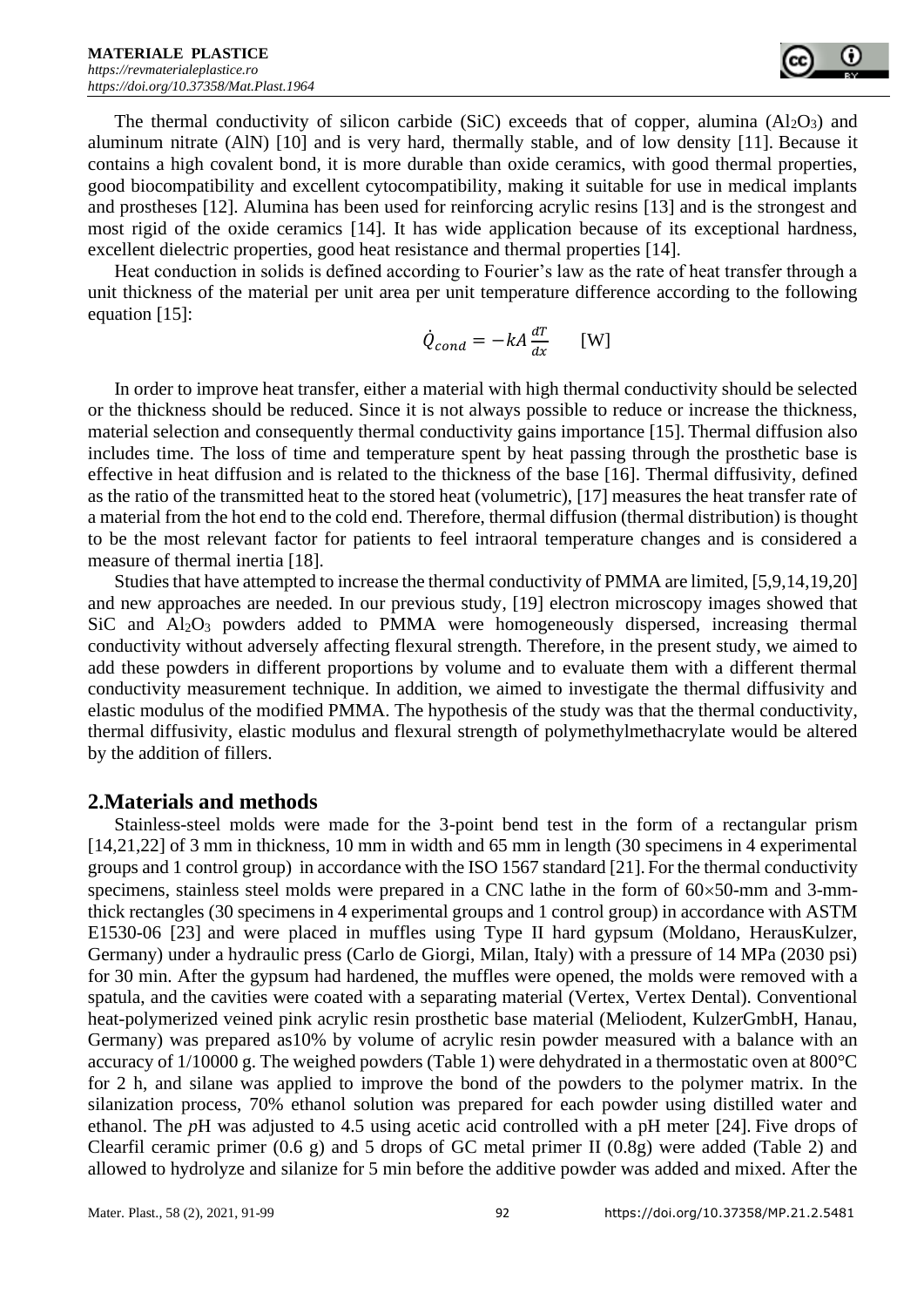powders had dried in an oven at 62°C for 1 h, the additive powders were mixed thoroughly with the PMMA powder in a vortex mixer (finevortex, fluxana), and then methylmethacrylate liquid was added. Once the acrylic resin had reached a doughy consistency that would not stick to the sides of the mixing vessel, it was placed in the mold cavity and the muffles were closed. The hydraulic press was kept under pressure at 14 MPa (2030 Psi) for 5 min, and samples were taken to the dental flask press. Pressed flasks were allowed to stand for 8 h in  $74 \pm 1$ °C water in a constant temperature adjustable water bath and then boiled for 2 h. The specimens were polished using 320-, 600-, and 1200-grit abrasive paper. Sixty specimens were prepared, 30 specimens for the flexural test (5 group and 6 samples for each group) and 30 for the thermal conductivity test. Control and experimental groups are shown in Table 3.

| $\mathbf{1}$ and $\mathbf{1}$ is interested and $\mathbf{0}$ |                     |               |                             |                        |                                |  |
|--------------------------------------------------------------|---------------------|---------------|-----------------------------|------------------------|--------------------------------|--|
| <b>Name</b>                                                  | <b>Manufacturer</b> | Product no    | Formula and<br>abbreviation | <b>Density</b><br>g/mL | <b>Particle</b><br><b>Size</b> |  |
| Meliodent                                                    | Kulzer GmbH         | 13FEB069      | <b>PMMA</b>                 | $d=1.18$               | $121.2 \mu m$                  |  |
| Aluminum oxide<br>powder                                     | Sigma-Aldrich       | Lot#MKBH8890V | $Al_2O_3$                   | $d = 3.97$             | $10 \mu m$                     |  |
| Silicon carbide<br>powder                                    | Sigma-Aldrich       | Lot#MKBN2849V | <b>SiC</b>                  | $d=3.22$               | $<$ 37 µm                      |  |

#### **Table 1.** Materials used

#### **Table 2.** Silanes used

| Silane                  | Manufacturer         | Product no  | ∴ontent           |
|-------------------------|----------------------|-------------|-------------------|
| Clearfil ceramic primer | Kurarav med. Co.Ltd. | Lot C40004  | MTS, MDP, ethanol |
| GC metal primer II      | GC Corp              | Lot 1305022 | <b>MEPS. MMA</b>  |

 MEPS: thiophosphoric methacrylate, MMA: metylmethacrylate, MTS: 3- methacryloxypropytrimethoxysilane, MDP: 10-methacryloxydecyl dihydrogen phosphate<sup>102</sup>

| <b>Table 5:</b> Control and experimental groups |  |                                                  |  |  |  |
|-------------------------------------------------|--|--------------------------------------------------|--|--|--|
| Group number                                    |  | V%                                               |  |  |  |
|                                                 |  | 100% PMMA (control)                              |  |  |  |
|                                                 |  | 10% SiC, 90% PMMA                                |  |  |  |
|                                                 |  | 10% Al <sub>2</sub> O <sub>3</sub> , 90%PMMA     |  |  |  |
|                                                 |  | 15% SiC, 85% PMMA                                |  |  |  |
|                                                 |  | $15\%$ Al <sub>2</sub> O <sub>3</sub> , 85% PMMA |  |  |  |

**Table 3.** Control and experimental groups

Flexural strength was measured with the 3-point bend test on the Instron device (model 3344 Instron Ltd., USA). The specimens were immersed in water for 30 days before the test (piston head speed of 1 mm/min, distance between the supports 50 mm). The load was applied until the specimen fractured, with the flexural strength calculated according to the formula:

$$
(S) = 3FL / 2BH2,
$$

where S = flexural strength (N / mm<sup>2</sup> = MPa), F = load at fracture (N), L = distance between supports  $(50.0 \text{ mm})$ , B = specimen width (mm), and H = specimen thickness (mm).

The elastic modulus was calculated as follows:

$$
E = \frac{FL^3}{48fI}
$$

where f is maximum displacement  $[mm]$  and I is inertia moment  $[mm<sup>4</sup>]$ . Inertia moment is calculated from:

$$
I=\frac{BH^3}{12}.
$$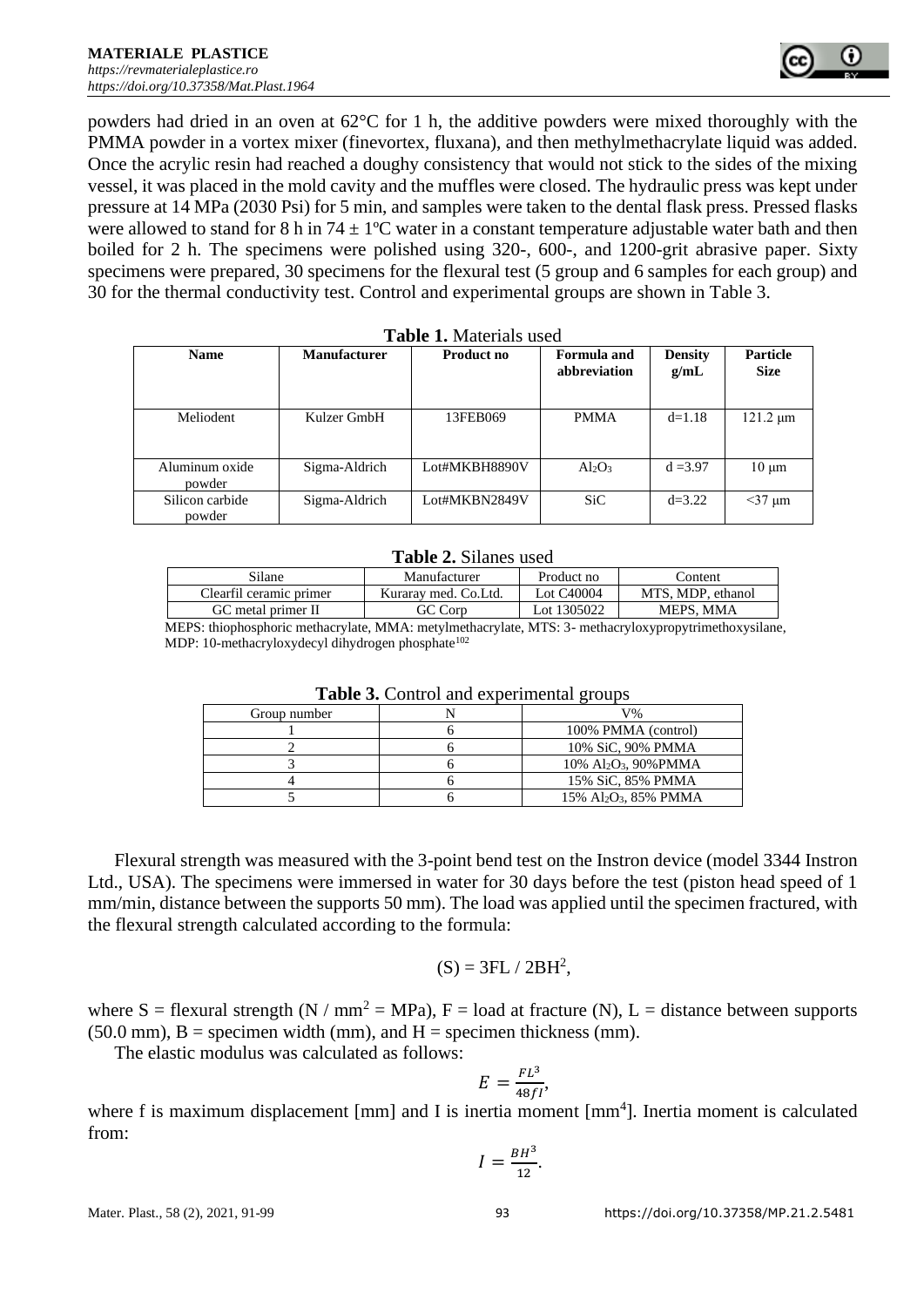

Thermal conductivity was measured in a physiological temperature range corresponding to possible food and beverage temperatures using the transient hot bridge (THB) method (Figure 1). LINSEIS THB-100 was used for measurement. This method is suitable for measuring the heat conduction of polymer materials [25].While measuring the thermal conductivity of the prepared samples in the THB-100 tester, a sensor was placed between two flat faces of the two samples and pressed by hand screwing. A controlled heating power of 50 mW was determined and a temperature change proportional to the thickness of the material was determined.





Thermal diffusivity was calculated as follows [15]:

$$
\alpha = \frac{conducted heat}{stored heat} = \frac{k}{\rho c_p} [m^2/s],
$$

where k: coefficient of heat conduction [W / mK];  $\rho$ : density [kg / m<sup>3</sup>] and Cp: specific heat (A measure of the thermal energy storage ability of materials)  $[J / kgK]$ .

The Kruskal-Wallis post hoc test was used to compare the mean values between the groups ( $\alpha$ =.05). The specimens were also examined with an environmental scanning electron microscope (ESEM) to determine the dispersion of the powders added to the PMMA.

#### **3. Results and discussions**

The mean and standard deviation values of the data of the current study are given in Table 4. The mean thermal conductivity values of the control group were statistically significantly lower than those of experimental groups 15% SiC and  $\text{Al}_2\text{O}_3$ . The flexural strength of the control group was statistically significantly higher than that of experimental groups 3 and 4, which remained below the minimum recommended value (65MPa) in the ISO 1567 standard [21].The thermal diffusivity values of the control group were statistically significantly lower than those of groups 3 and 5 (SiC added groups). The elastic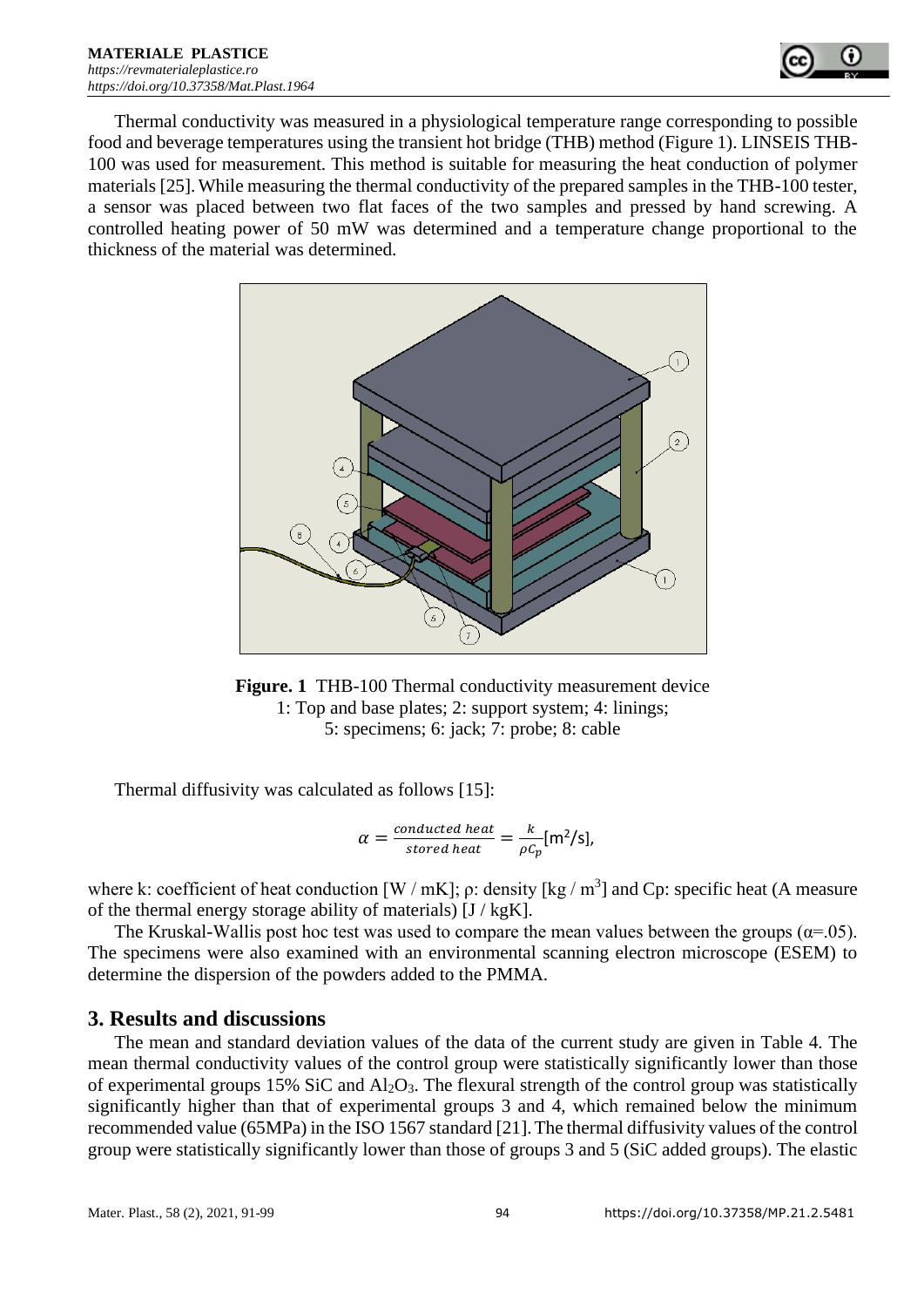modulus values of the control group were statistically significantly higher than those of groups 2, 3, and 4.

| <b>Table 4.</b> Statistical analysis results |                               |                           |                               |                            |  |
|----------------------------------------------|-------------------------------|---------------------------|-------------------------------|----------------------------|--|
|                                              | Mean + Standard Deviation     |                           |                               |                            |  |
|                                              | $\alpha$ [mm <sup>2</sup> /s] | S[Mpa]                    | k[W/mK]                       | E[Mpa]                     |  |
| Group 1                                      | $0.12 + 0.001^a$              | $87.4 + 6.2$ <sup>c</sup> | $0.21 \pm 0.002^a$            | $2313+186^{\circ}$         |  |
| Group 2                                      | $0.13+0.002b$                 | $67.9 + 6^a$              | $0.27+0.005b$                 | $1116+62^a$                |  |
| Group 3                                      | $0.14 + 0.002$ <sup>c</sup>   | $62.1 \pm 1.9^a$          | $0.27 \pm 0.003^b$            | $1060 \pm 47$ <sup>a</sup> |  |
| Group 4                                      | $0.14 + 0.002$ <sup>c</sup>   | $60.8 + 2.4^{\circ}$      | $0.29 + 0.004$ <sup>c</sup>   | $1058 \pm 51$ <sup>a</sup> |  |
| Group 5                                      | $0.15 \pm 0.001$ <sup>d</sup> | $77.2 \pm 8.2^b$          | $0.31 \pm 0.002$ <sup>d</sup> | $1360 \pm 151^b$           |  |
|                                              | p < 0.001                     | p < 0.001                 | p < 0.001                     | p < 0.001                  |  |

In this study, the effect of different ceramic powders on the thermal conductivity of a denture base material was investigated. The first hypothesis of our study, an increase in the thermal conductivity of the 4th and 5th groups is supported. However, the second hypothesis, an increase in flexural strength, was rejected. Covering the palate with a denture base has been reported to reduce sensory function and mastication [26, 27]. In in vivo studies, some patients reported that covering the palatal mucosa with a prosthetic base had a negative effect on their sense of taste, and designs with an open base were developed [28, 29]. However, when the palate is less covered by a prosthesis, retention is decreased [30].

Specimens with different thicknesses and shapes have been used to determine the thermal conductivity of polymers [5,9]. In our study,  $60\times50\times3$  mm-specimens were prepared as recommended by the manufacturer [25]. In the ESEM used in our study, specimens can be examined in the environmental pressure mode without having to be coated with a conductive material and without disturbing the structure or moisture balance. It is therefore a suitable imaging device for polymeric materials.

The midline fracture of a maxillary complete denture is a common clinical problem, [31] leading to studies investigating the flexural strength of prosthetic base materials, [22, 31, 32] typically with a 3 point bend test that reflects the loads that prostheses are exposed to during clinical use [32]. Therefore, in this study, we investigated the flexural strength of modified acrylic resin with this method.

Aluminum oxide  $(Al_2O_3)$  has been used to reinforce PMMA, [13] with Ellakwa et al. [14] reporting that thermal conductivity and flexural strength increased with  $Al_2O_3$  additions, leading to increased patient satisfaction [14]. Similarly, in our study, thermal conductivity was increased with the addition of  $Al_2O_3$ , but there was no difference in flexural strength. In a recent study,  $Al_2O_3$  added to a soft lining material increased thermal conductivity and diffusivity [33].

The shape and size of the particles added to the PMMA are important in terms of thermal conductivity. Spherical particles of  $A<sub>2</sub>O<sub>3</sub>$  have been reported to significantly increase heat diffusion and flexural properties because of the distribution of alumina spheres in the powder [14]. In our study, spherical powders were used. The average particle size of the fillers allows maximum loading of the PMMA, [8] the particle size is important as thermal conductivity depends on the filler resin ratio [5].

Similarly, in our previous study, the group containing aluminum oxide powder with a particle size of 10 μm was one of the best in terms of both flexural strength and thermal conductivity. The SiC group with a particle size of 37 μm had the best flexural strength. However, in the experimental groups (nanoSiC and nano HA) containing smaller particle sizes, especially with nano-size powders, the flexural strength was reduced. Both the thermal conductivity and flexural strength values of the PMMA containing nano-size SiC filler were significantly lower than those of the group containing the microsize SiC filler [19].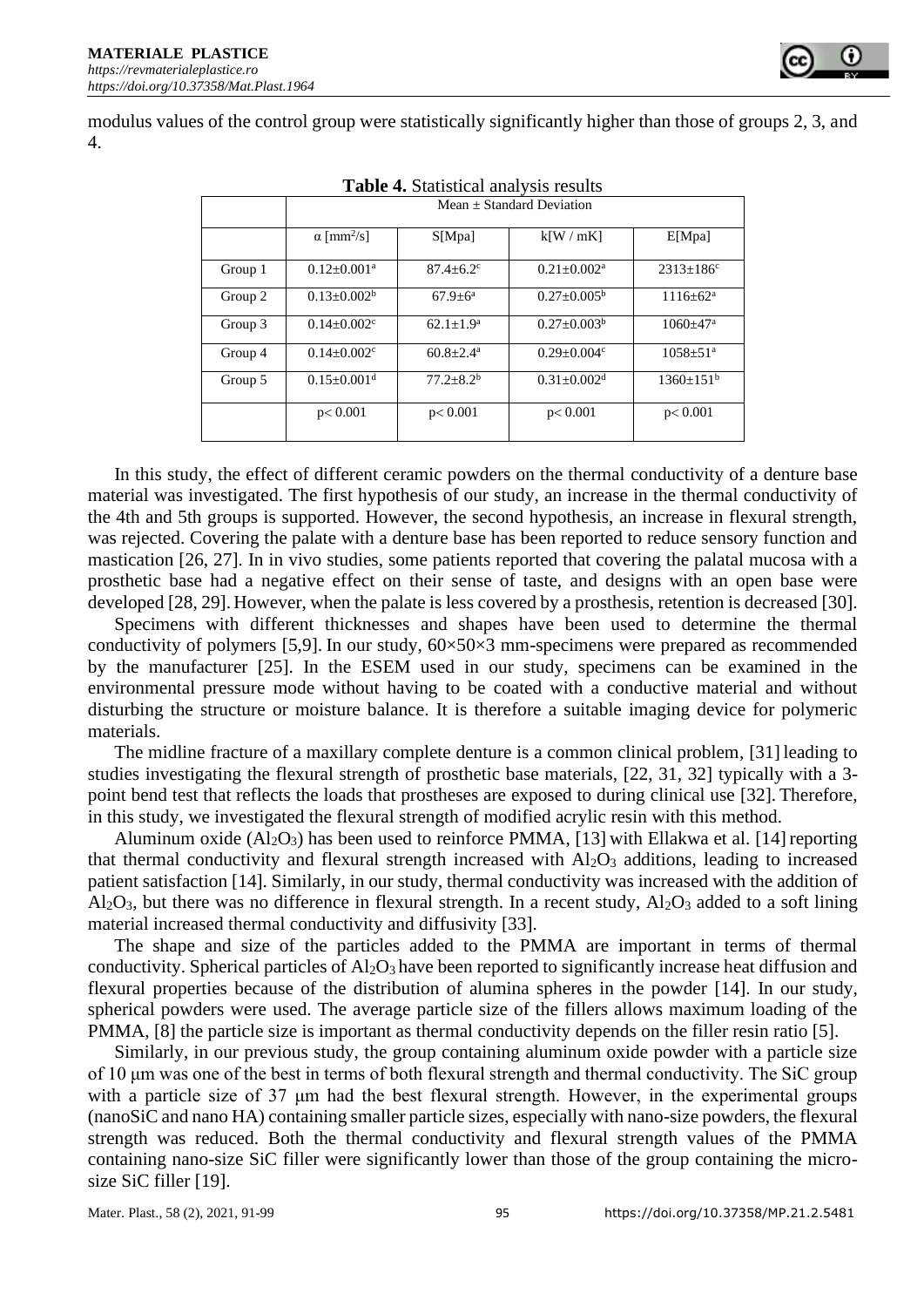Yadav and Elkawash [34] reported that the addition of  $5\%$  Al<sub>2</sub>O<sub>3</sub> to the acrylic resin resulted in reduced flexural strength because of non-homogeneous dispersion of the filler particles in the acrylic resin, which led to increased stress. They also recommended silane application.

As SiC is a highly biocompatible material, SiC nanoparticles have been recommended for different technological applications. The addition of SiC has been reported to increase the thermal conductivity of denture base materials without changing the flexural properties [35]. Four studies [12,36-38] have reported adequate biocompatibility; however, two studies [39, 40] reported insufficient biocompatibility. This difference may be because of different sintering parameters, surface properties or chemical impurities [12].

The fillers used in our study were selected because of their high thermal conductivity, low density, high strength and biocompatibility and were added to the PMMA at a rate of 10% by volume. In the study of Yadav et al. [20] participants who had 20% aluminum particles added to the palate of their maxillary complete denture stated that it increased the feeling of hot and cold and they preferred this new prosthesis. In another study, nano-sized silver particles were reported to increase the thermal conductivity of the denture base resin and could be used in the palatal region of the prosthesis [41]. Similar results were found in another recent study using gold nanoparticles [42].

Silane containing 3-methacryloxypropyltrimethoxysilane (MTS) has been reported to increase the connection of ceramics and resin cements [43-45]. If combined with thiophosphoric methacrylate (MEPS) and MTS, it can improve the bonding of resin to various restorative materials (precious metal alloys, non-precious metal alloys, silica-based ceramics and resin composites) [43].

### **4.Conclusions**

The addition of 15% SiC and 15%  $Al_2O_3$  ceramic powders increased thermal conductivity. However, 15% Al2O<sup>3</sup> decreased the flexural strength of PMMA. 15 % SiC did not decreased the flexural strength of PMMA.

According to the results of our study, we can recommend that 15% by volume of SiC filler powder be placed in the palatal region of the prosthesis to increase thermal conductivity without reducing the durability of PMMA or increasing its weight.

ESEM images show that the added powders were homogeneously dispersed in the PMMA matrix and that there was good bonding between the two substances (Figure 2-6).



**Figure 2.** ESEM (Quanta FEG-250) image of the control group at ×2000 magnification shows a homogeneous and porous structure. This porous structure is one of the reasons for the low thermal conductivity [29]

**Figure 3.** ESEM image of 10% SiC group at  $\times$ 2000 magnification shows that this distribution does not create continuous transmission paths for heat conduction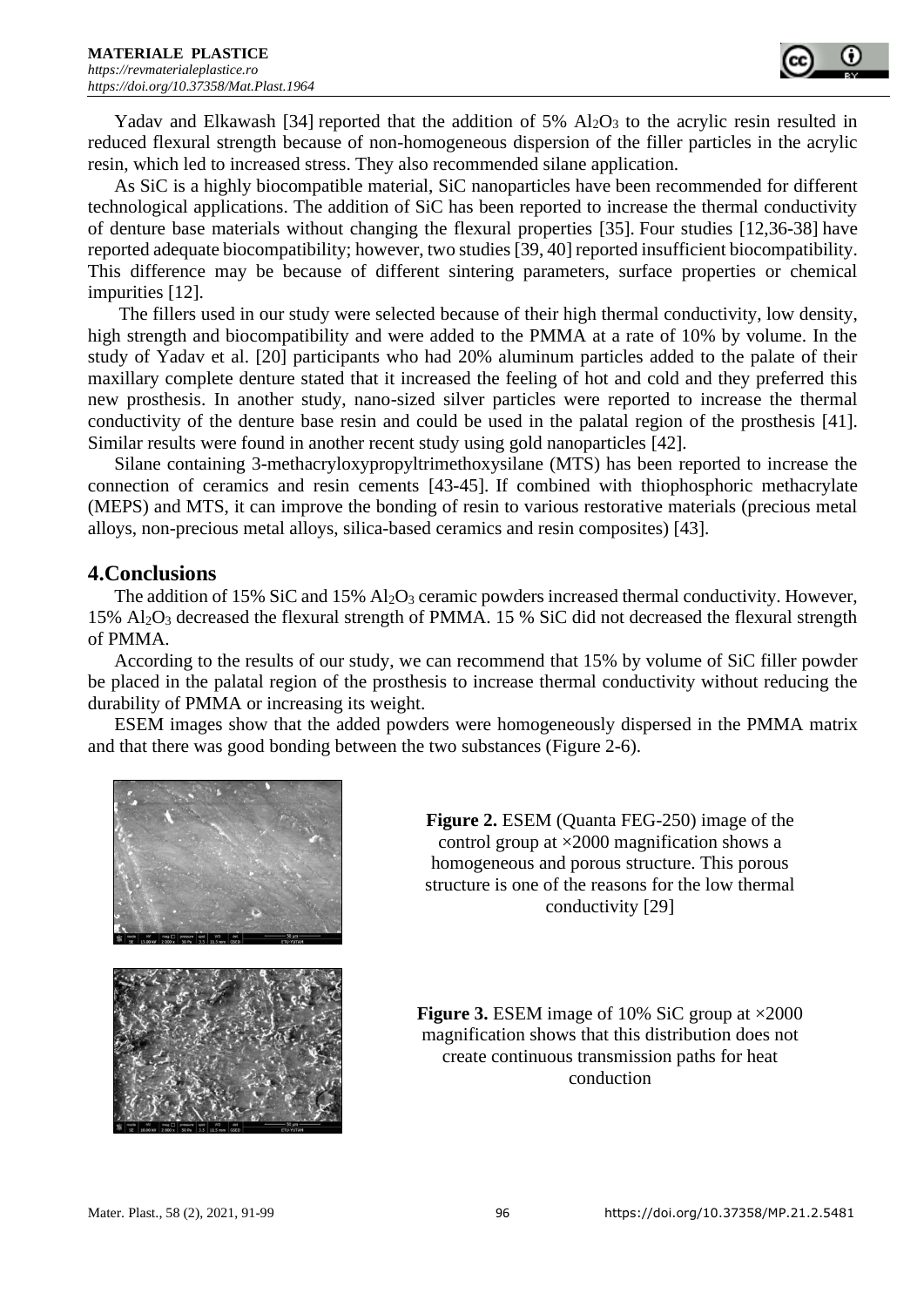



**Figure 4.** ESEM image with ×2000 magnification of  $10\%$  Al<sub>2</sub>O<sub>3</sub> group shows that this distribution does not create continuous transmission paths for heat conduction

**Figure 5.** ESEM image of 15% SiC group at ×4000 magnification shows that the porous regions of PMMA are filled by SiC and provide excellent integration with PMMA. This may explain the fact that there is no difference from the control group in terms of three flexural strength values. This distribution also creates continuous transmission paths for heat conduction

**Figure 6.** In the 15%  $Al_2O_3$  group  $\times 2000$ magnification ESEM image, the filling powders were distributed homogeneously in the matrix explaining the increase of thermal conductivity

However, more homogeneous dispersion of filler powders in the PMMA like alloying with PMMA should be studied.

**Acknowledgements.** We would like to thank the Dean of scientific research at Erzurum technical University, Erzurum and Dr. Kamber Kaşali for statistical help.

#### **References**

1. AYDIN A, TERZIOĞLU H, AKINAY A, ULUBAYRAM K, HASIRCI N. Bond strength and failure analysis of lining materials to denture resin. Dent Mater 1999; 15:211-8.

2. GREEN BG, FRANKMANN SP. The effect of cooling on the perception of carbohydrate and intensive sweeteners. Physiol Behav 1988; 43:515-9.

3. NAKAMURA M, KURIHARA K. Temperature dependence of amiloride-sensitive and -insensitive components of rat taste nerve response to NaCl. Brain Res1988; 444:159-64.

4. NAKAMURA M, KURIHARA K. Differential temperature dependence of taste nerve responses to various taste stimuli in dogs and rats. Am J Physiol 1991; 261:1402-8.

5. SEHAJPAL SB, SOOD VK. Effect of metal fillers on some physical properties of acrylic resin. Prosthet Dent 1989; 61:746-51.

6. KAPUR KK, FISCHER EE. Effect of denture base thermal conductivity on gustatory response. Prosthet Dent 1981; 46: 603-9.

7. CARR A, BROWN D. McCracken's Removable partial prosthodontics*.* St Louis: Mosby Company; 2010. p.108.

8. ANUSAVICE K.J, PHILLIPS. R.W. Phillips' science of dental materials. 12th ed. St. Louis: Mosby/Elsevier; 2012. p.351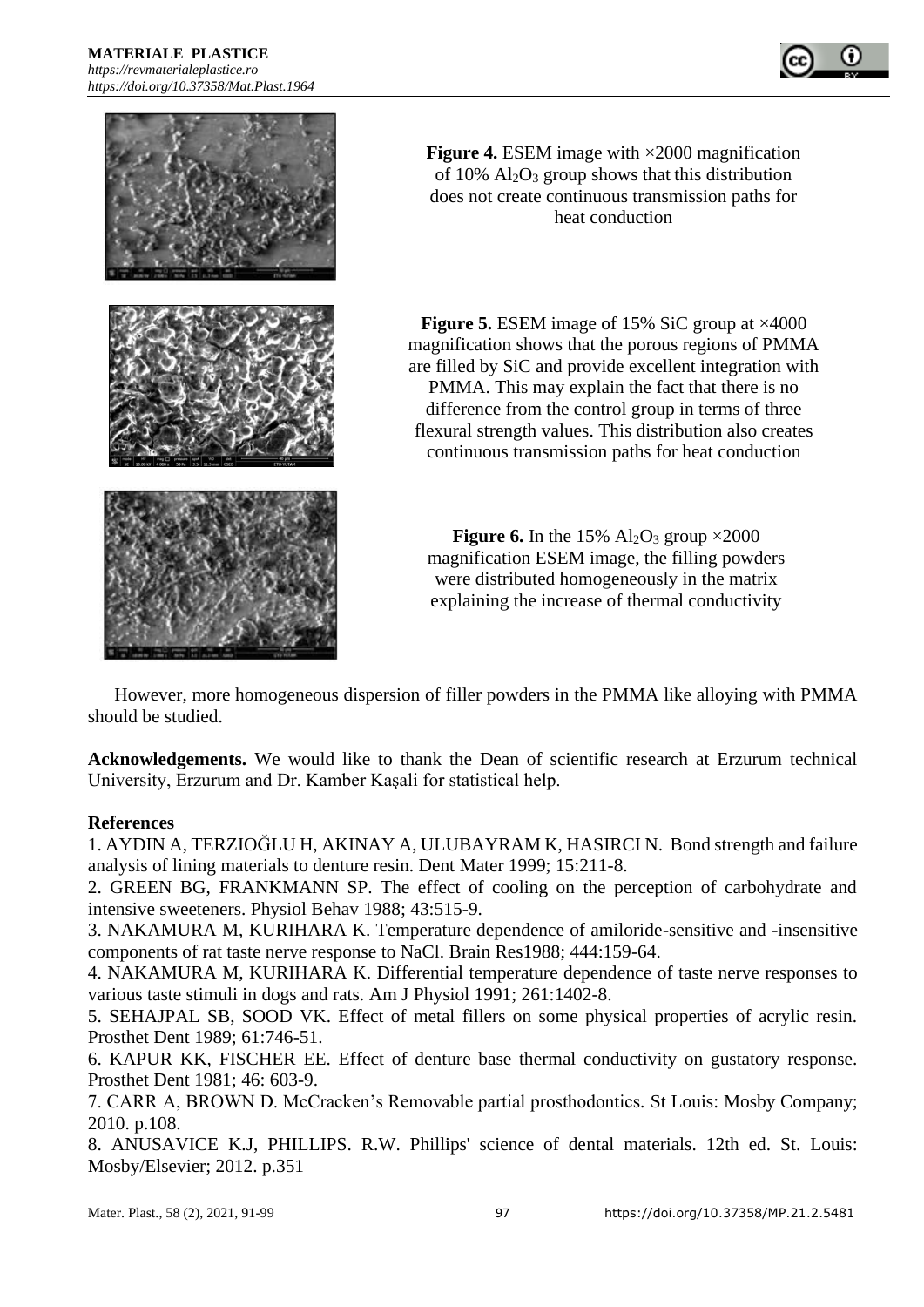

9. MESSERSMITH PB, OBREZ A, LINDBERG S. New acrylic resin composite with improved thermal diffusivity. Prosthet Dent 1998; 79:278-84.

10. HARRIS GL. Properties of silicon carbide. London: inspec, 1995, p.37.

11.GRANT AA, GREENER E.H. Whisker reinforcement of polymethylmethacrylate denture base resins. Aust Dent J 1967; 12:29-33.

12. CAPPI B, NEUSS S, SALBER J, TELLE R, KNÜCHEL R, FISCHER H. Cytocompatibility of high strength non-oxide ceramics. J Biomed Mater Res A 2010; 93:67-76.

13. ATLA J, MANNE P, GOPINADH A, SAMPATH A, MUVVA SB, KISHORE K, et al. The Effect of Al2O3 Addition on the Thermal Diffusivity of Heat Activated Acrylic Resin. J Clin Diagn Res 2013; 7:1797-8.

14. ELLAKWA AE, MORSY MA, EL-SHEIKH AM. Effect of aluminum oxide addition on the flexural strength and thermal diffusivity of heat-polymerized acrylic resin. J Prosthodont 2008; 17:439-44.

15. CENGEL Y, GHAJAR A. Transient heat conduction. Heat and mass transfer: fundamentals and applications; New York: McGraw-Hill Education; 2014. p. 267

16. MCCABE JF, WILSON HJ. The use of differential scanning calorimetry for the evaluation of dental materials. Part II. Denture base materials. J Oral Rehabil 1980; 7:235-43.

17. LIDE DR. *CRC* handbook of chemistry and physics: a ready-reference book of chemical and physical data. 76th ed. Boca Raton: CRC press; 1995. p. 345

18. VENKANNA B. Fundamentals of heat and mass transfer. India: PHI Learning Pvt. Ltd.; 2010. p. 508.

19. KUL E, ALADAĞ LI, YEŞİLDAL R. Evaluation of thermal conductivity and flexural strength properties of poly(methyl methacrylate) denture base material reinforced with different fillers. J Prosthet Dent 2016; 116:803-10.

20. YADAV P, MITTAL R, SOOD VK, GARG R. Effect of incorporation of silane-treated silver and aluminum microparticles on strength and thermal conductivity of PMMA. J Prosthodont 2012; 21:546- 551.

21. \*\*\* International Organization for Standardization. ISO 1567:1999. Dentistry-Denture base polymers.

22.VOJDANI M, BAGHERI R, KHALEDI AAR. Effects of aluminum oxide addition on the flexural strength, surface hardness, and roughness of heat-polymerized acrylic resin. J Dent Sci 2012; 7:238-44. 23. \*\*\*American Society of the International Association for Testing and Materials. ASTM InternationalDesignation: E1530-06. Standard test method for evaluating the resistance to thermal transmission of materials by guarded heat flow meter technique.

24. CHAIJAREENONT P, TAKAHASHI H, NISHIYAMA N, ARKSORNNUKIT M. Effect of different amounts of 3-methacryloxypropyltrimethoxysilane on the flexural properties and wear resistance of alumina reinforced PMMA. Dent Mater J 2012; 31: 623-28.

25. \*\*\* [https://linseis.com](https://linseis.com/)

26. FURUYA-YOSHINAKA M, YOSHINAKA M, ISOGAI F, MAEDA Y. Influence of an experimental palatal plate on thermal perception. J Prosth Res 2009; 53:193-196.

27. HIRANO K, HIRANO S, HAYAKAWA I. The role of oral sensorimotor function in masticatory ability. J Oral Rehabil 2004; 31:199-205.

28. ZEMBILCI G, KOÇAK, G, ÖZALP, E. Tam protezaygıtıkullananhastalarda PTC (Phenyl-Thio-Carbamide) tad alma eşik değerleri uzerine bir ön çalışma. Eur Oral Res 1984; 8:79-86.

29. FLOYSTRAND F, KARLSEN K, SAXEGAARD E, ORSTAVIK JS. Effects on retention of reducing the palatal coverage of complete maxillary dentures. Acta Odontol Scand 1986; 44:77-83.

30. FLOYSTRAND F, ORSTAVIK JS. Retention of complete maxillary dentures as a result of changes in design. Acta Odontol Scand 1984; 42:327-232.

31. MACHADO C, SANCHEZ E, AZER SS, URIBE MJ. Comparative study of the transverse strength of three denture base materials. J Dent 2007, 35:930-3.